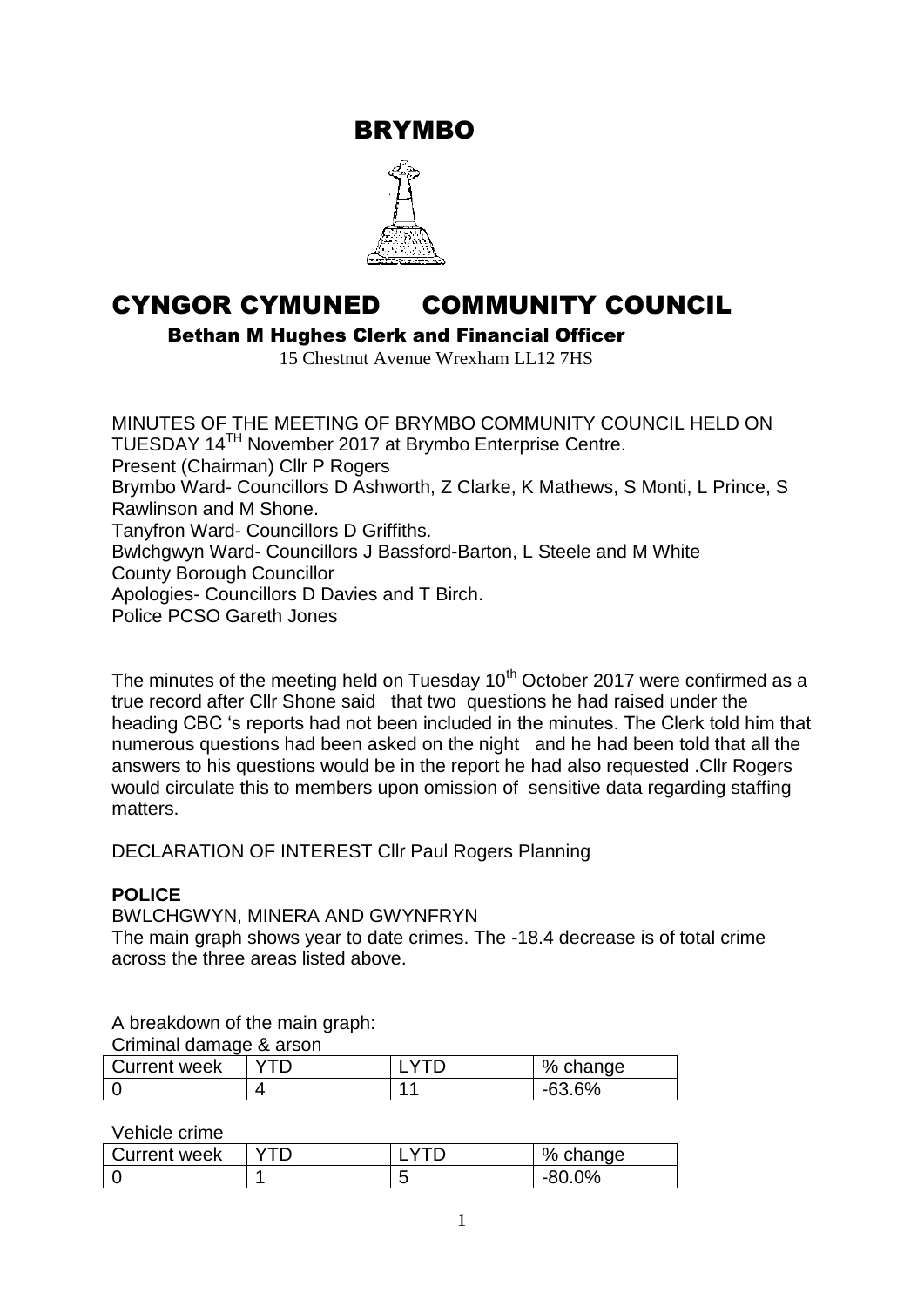Burglary residential

| Current week |  | % change |
|--------------|--|----------|
|              |  | '33.3%   |

Burglary business & community

| . .          |  |            |
|--------------|--|------------|
| Current week |  | %<br>nange |
|              |  | ገ0%<br>-   |
|              |  |            |

Theft & handling

| Current week |  | % change |
|--------------|--|----------|
|              |  | $0\%$    |

ASB for October 2017 - 0 Personal – 0 Nuisance – 0 Environmental – 0

PCSO Jones who was in attendance told members that there had been numerous cases of arson in Brymbo. Wheelie bins were being set alight and there was fire damage at the MUGA in Argoed. Cllr Shone said that this MUGA was built by WCBC from the capital programme and therefore it was in their ownership and their insurers should cover the damage. Cllr Rogers said that whilst WCBC's public liability covered the MUGA any damage was not. Cllr Shone said that there was a need to 'get to grips' with the youths causing the damage. Cllr Clarke said that more of an effort needed to be made. Cllr Rogers said that the engagement was there however the issue was that the parents were refusing to be supportive as were the youths. PCSO Jones said that he and his colleagues were trying their best to resolve the issue however as some of the youths and their parents were uncooperative this was proving very difficult. Every effort was being made. Cllr Shone asked whether a curfew could be put in place on Derby Road. PCSO Jones said that this would be used as a last resort preferably. Cllr Kelly said that this would be unfair on the youths who were not causing trouble and that this would punish all instead of the ones who were causing the problems. Cllr Rogers thanked PCSO Jones and his colleagues for all their efforts over this difficult period of time.

#### **3. COUNTY BOROUGH COUNCILLOR'S REPORTS**

Cllr Kelly said that speeding was still an issue by the Moors Junction. A speed monitoring survey had been carried out and the results were that 60% of the vehicles were in excess of 40 mph with one vehicle over 90m.p.h.He had received complaints by a resident regarding this and he would be monitoring the situation. Cllr Kelly said that there were 2 breaches of planning in the community at present. One was the implementation of waste materials and the other where a 30m.ph.road sign had been removed when creating a new access to a property. WCBC were aware of both instances.

CBC Rogers said that the old school building in Brymbo had been demolished and 3 stones had been saved. 2 of these would be donated to BCC. Tree maintenance was due to begin on the link road and Blast Road. Cllr Ashworth asked CBC Rogers if there was an update on the signs for the village. He said that the approximate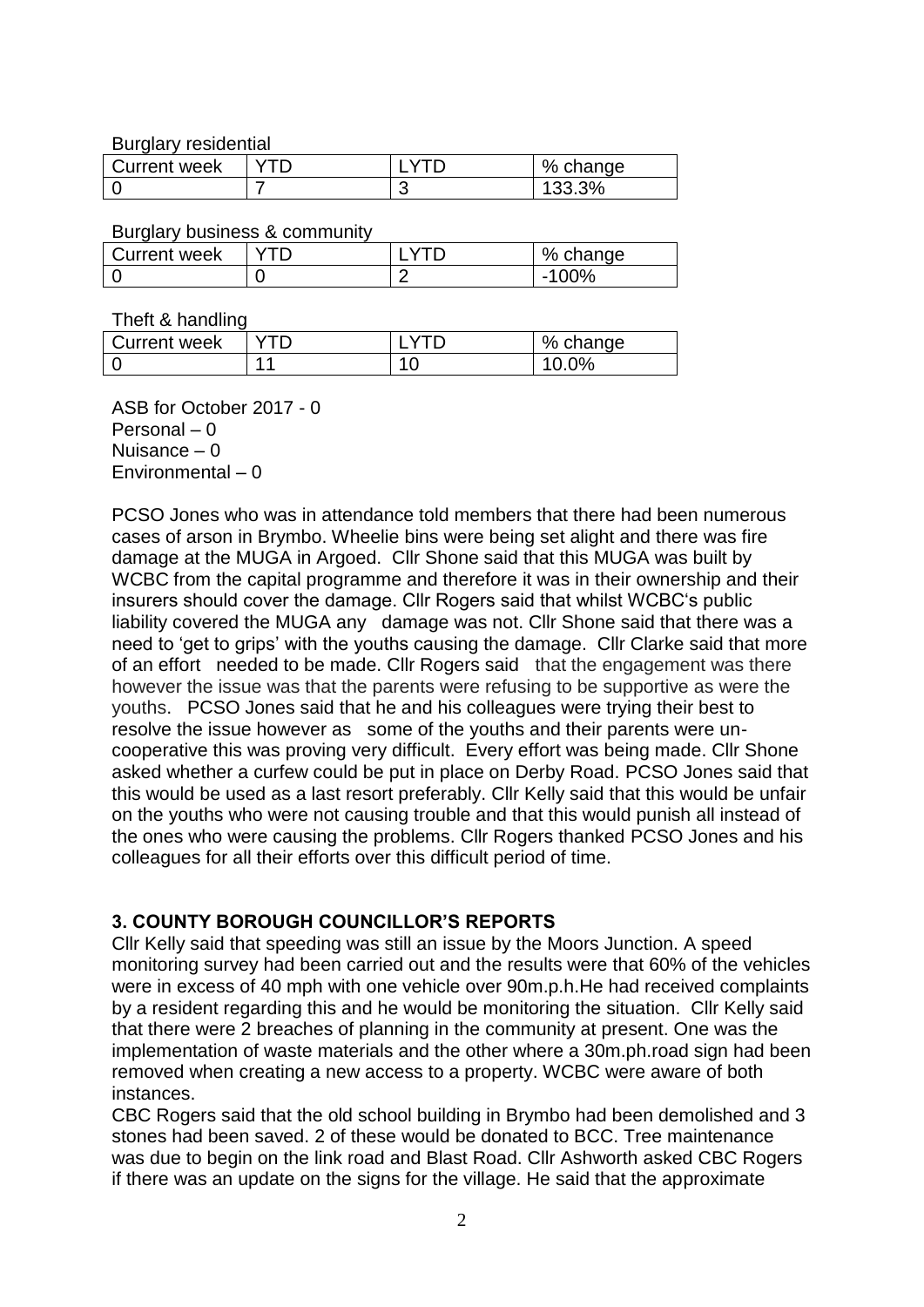costs of the signs would be £200.00 and installation £500.00. Cllr Ashworth requested that this be matter be placed on the Agenda for next month's meeting. The Clerk asked all members to contact her with locations before the next meeting. Cllr Shone said that previously there had been Heritage Lottery funding available for this.

# **4. ROADS**

Cllr Kelly said that works were due to begin the next day on the A525 near the War Memorial in Bwlchgwyn as the road surface was breaking up.

# **5. BUS SHELTER SERVICES AND STOPS**

Cllr Rogers said he was still waiting on a decision by Highways on placing of a bus stop outside the Enterprise Centre.

## **6. PLAYING FIELDS AND PLAYGROUNDS**

Cllr Rogers said that the sub-committee had met to discuss the need for a small storage unit at Bronwens Green. 2 quotes had been provided by Cllr Prince. Members agreed that Cllr Prince obtain a further 2 quotes and the sub-committee would make a decision as they had delegated powers. Cllr Rogers thanked all those who had put in their time and effort into Bronwens Green as it had now reached a much better standard.

Cllr Clarke asked members why the field at Coed y Felin was not being considered as an alternative substitution for the land at St Georges Field in Bwlchgwyn. She said that this had been brought up in her first meeting in May as a Community Councillor. CBC Kelly said that it was not in settlement and could not be considered. Cllr Kelly said that WCBC were reviewing all their assets and were looking to see what land had commercial value. Cllr Shone said that this land had no commercial value whatsoever. Cllr Rogers told Cllr Clarke that the Council had previously agreed that Councillor Kelly in conjunction with himself as Chair would work to identify a replacement site to be dedicated to compensate for the Community Centre being built on King George Fields. Cllr Clarke told members that she had met with a representative from Fields in Trust and he had said that the land could be used as it was not public open space but a school playing field. The Chairman told Cllr Clarke that she should have firstly raised these issues with the local member (Cllr Kelly) before arranging a meeting with a Fields in Trust representative and he advised Cllr Clarke that she could not act on behalf of the Community Council without mandate. Cllr Clarke said that she had merely met with the representative as he was passing through. The Chairman told members that the Community Council had no remit with regards to Coed y Felin field and it was a matter for Wrexham Council as it was in their ownership. The Clerk also raised concerns that this issue could not be discussed under 'matters arising from the minutes' as these matters referred to the previous months meeting and not matters that had been discussed six months previously. Cllr Shone asked for this matter to be placed on the Agenda for further discussion at the next meeting.

## **7. FOOTPATHS/LIGHTING**

No further information.

## **8. WAR MEMORIAL**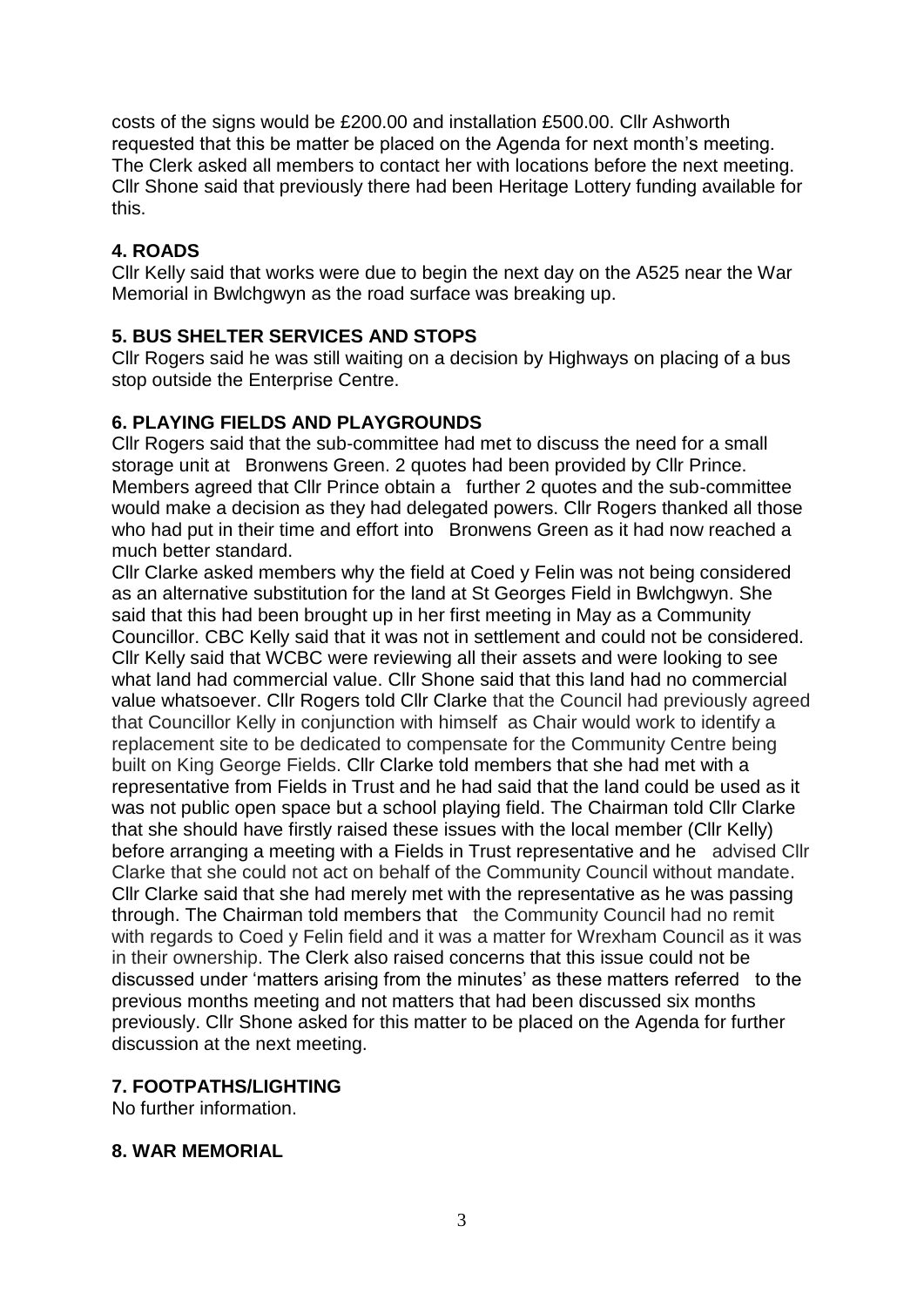Bwlchgwyn Councillors said that they had been involved in tidying the War Memorial before Remembrance Sunday. Cllr Kelly said that the maintenance needed to be addressed. All 3 Bwlchgwyn Councillors would provide the Clerk with a list of what needed to be carried out each month on the area and bring this back to the next meeting.

CBC Rogers said that there had been a good turnout at the Brymbo Remembrance Service and he wanted to thank Cllr Prince for the work he had undertaken on the new stand. He thanked the majority of Brymbo Councillors who were in attendance. He requested that the Clerk write to thank Mr Dale Roberts for all his help. CBC Rogers said that the area around the War Memorial needed improving as there were tyre marks on the grass verge and the railings were unsightly. He requested that a working group be set up to improve the site before next year's 100 anniversary of the end of WW1. This could include a Councillor from Bwlchgwyn as work would be needed there. He said that funds could be made available from the capital reserve fund for this project. CBC Rogers said that he had been in discussions with Nigel Davies with regards to funding a Community Agent in the area. He said it was something that BCC needed to look into. Concerns had been raised in the past with regards to staffing and liabilities and a meeting to discuss all options was needed. Cllr Shone said that BCC needed clarification and would need to look at effective delivery and a long term plan. CBC Rogers said that Coedpoeth were looking at becoming a host Council and could possibly offer staff management as they had a full time Clerk and an assistant and they already employed others. Cllr Rogers said he would arrange a meeting with Nigel Davies to discuss options

## **9. PLANNING**

CONSTRUCTION OF REAR ACCESS ROAD AND ADDITIONAL PARKING **SPACES** LAND TO REAR OF NOS 106 TO 122 CHESHIRE VIEW BRYMBO P/2017/0902-No observations

DEMOLITION OF EXISTING CONSERVATORY AND ERECTION OF SINGE-STOREY EXTENSION AND INTERNAL ALTERATIONS TY CARREG VICARAGE ROAD BRYMBO P/2017/0833-Observations raised

## **10. NOTICEBOARDS**

Cllr Clarke asked why the Agenda was not in the noticeboard by the school. The Chairman said that the school used this one and that Agendas were posted to him by the Clerk and he displayed them. Only one Agenda was required to be placed in each village.

#### **11. CORRESPONDENCE**

PRE-DEPOSIT PROPOSAL PUBLIC CONSULTATION (PREFERRED STRATEGY) FLINTSHIRE LOCAL DEV PLAN 2015-2030 2018 REVIEW OF PARLIAMENTARY CONSTITUENCIES IN WALES REVISED PROPOSALS IN FOCUS ACC SOLUTIONS TAX INV SERVICES